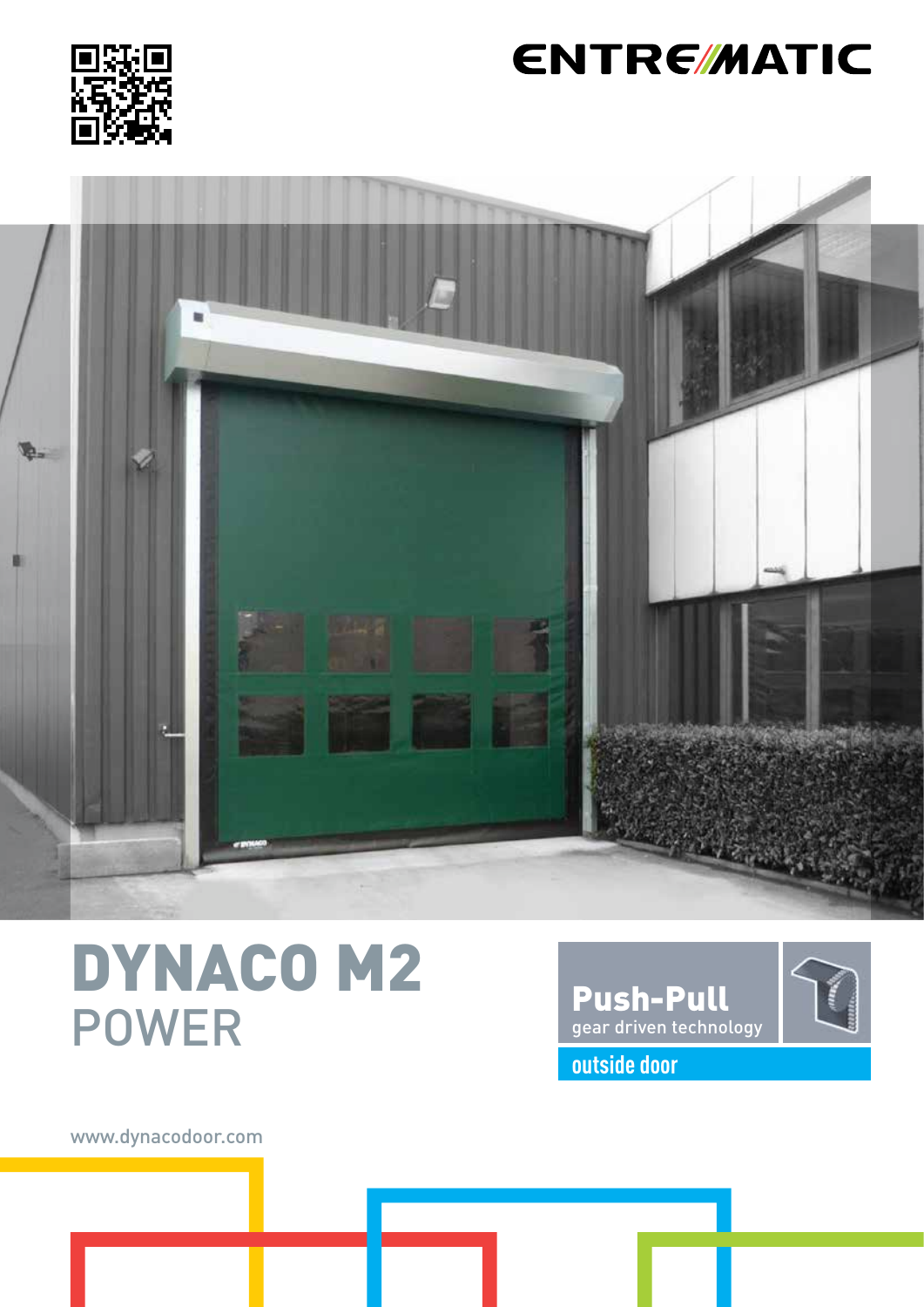# DYNACO M2 POWER

The Dynaco M2 Power is specifically designed for medium sized outside applications with intensive use. It protects your environments against wind, rain, snow, dirt and extreme temperatures.

Operating speed and perfect sealing properties improve your traffic flows and provide employee comfort, environmental control and savings on energy costs. Fully self-reinserting, the Dynaco M2 Power will automatically reinsert itself in its side guides when the curtain is accidentally hit.

- HIGH SPEED OPERATION· Up to 2,4 m/s, depending on the size. Closing speed 1,2 m/s.
- PATENTED "PUSH PULL" TECHNOLOGY: Unique door drive system.
- SUPERIOR SEAL, WIND RESISTANT: Patented side frame assembly. Neither blade nor brush systems. Up to wind load class 4.
- CRASH FORGIVING AND SELF-REINSERTING WITHOUT INTERVENTION: The curtain automatically reinserts itself when dislodged. No repair costs, no production downtime.

#### **USER SAFETY:** Flexible curtain without rigid elements.

- COMFORT OF USE· DYNACO wireless detector at the bottom.
- **ADVANCED DRIVE:** Frequency driven motor and encoder for smooth operation. Wearable elements are reduced to a minimum.
- **DYNALOGIC CONTROL BOX:** User-friendly control box with self-diagnosis.
- CONFORM TO EN13241-1



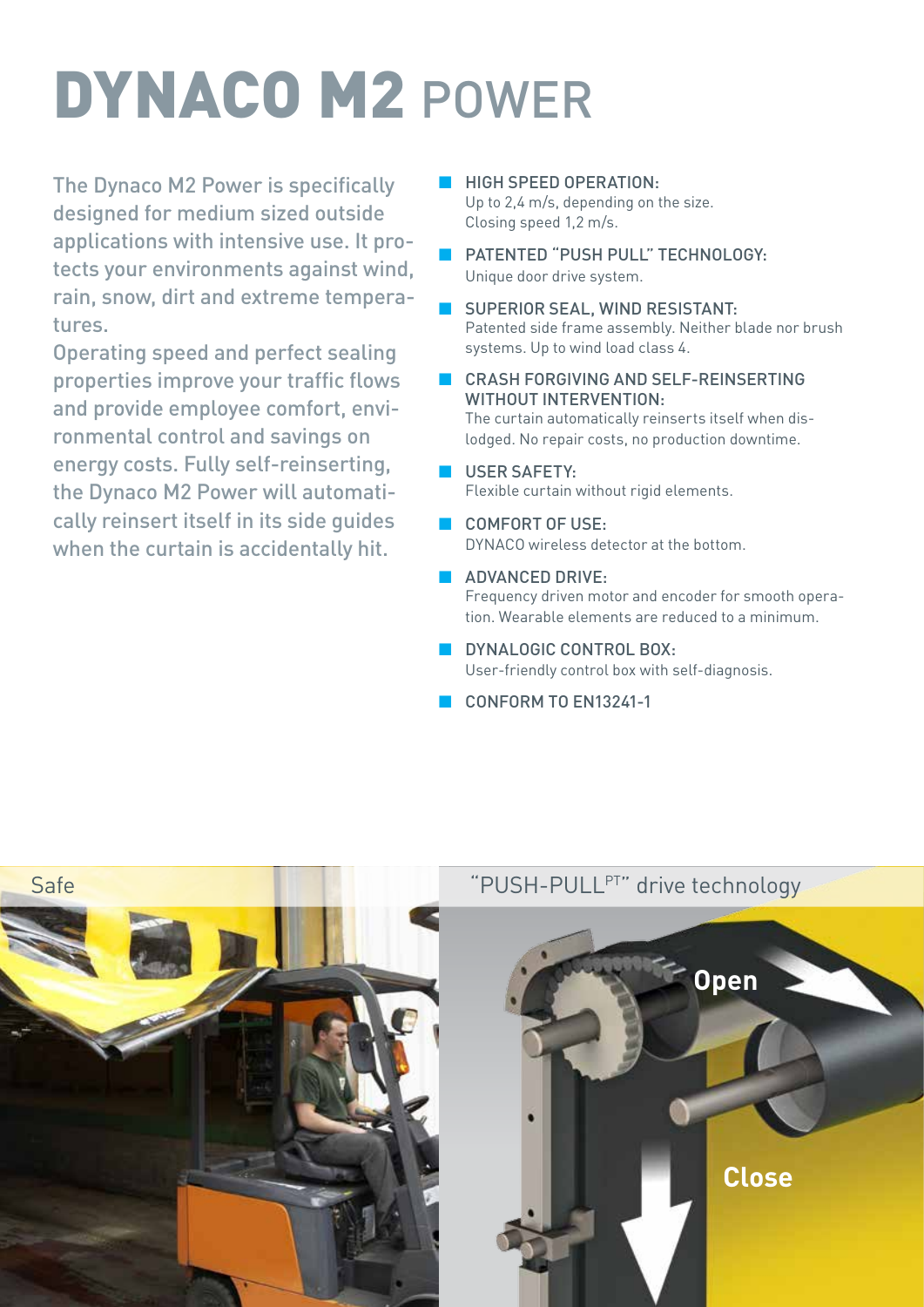| EN 1944 FED IANDANDJ            |                 |                 |                         |
|---------------------------------|-----------------|-----------------|-------------------------|
| <b>Standard</b>                 | Ref.            | Test acc.       | <b>Results</b>          |
| Water<br>permeability           | EN 12425        | EN 12489        | Class <sub>2</sub>      |
| <b>Wind load</b>                | EN 12424        | EN 12444        | $Class 3*$              |
| Wind<br>permeability            | EN 12426        | EN 12427        | $Class 1**$             |
| Safe openings                   | EN 12453        | EN 12445        | Pass                    |
| Mechanical<br>resistance        | FN 12604        | EN 12605        | Pass                    |
| <b>Unintended</b><br>movements  | EN 12604        | EN 12605        | Pass                    |
| <b>Thermal</b><br>transmittance | <b>EN 12428</b> | <b>EN 12428</b> | 6,02 W/m <sup>2</sup> K |
| Performance<br>(cycles)         | EN 12604        | EN 12605        | 1.000.000               |

\* The indicated class for wind resistance applies for maximum dimensions. For doors up to W 4.000mm x H 5.500mm: Class 4

\*\* Valid for a door of 3500 x 3500mm

**EN13241-1 STANDARDS**

### Push-Pull gear driven technology





#### **CHARACTERISTICS**

| Max. dimensions                                             | W 5 500 mm x H 5 500 mm                                                                                                                                                              |  |  |
|-------------------------------------------------------------|--------------------------------------------------------------------------------------------------------------------------------------------------------------------------------------|--|--|
| <b>Opening speed</b><br><b>Closing speed</b>                | Up to $2,4$ m/s<br>$1.2 \text{ m/s}$                                                                                                                                                 |  |  |
| <b>Structure</b>                                            | Galvanised steel: 80 x 40 x 3 mm.<br>Option: stainless steel.                                                                                                                        |  |  |
| Drum                                                        | Steel - $0.102 \times 2$ mm                                                                                                                                                          |  |  |
| Side guides                                                 | Reinforced polyethylene (PE-UHMW1000)<br>on springs. Lower 300 mm of side guides<br>reinforced                                                                                       |  |  |
| Motor                                                       | 4 poles, without brake.<br>Power 1,5 kW<br>IP rating: IP 65                                                                                                                          |  |  |
| <b>Control box</b>                                          | DYNALOGIC provided with: circuit breaker,<br>general divider, adjustable timer, push button for<br>opening and reset and emergency stop.<br>IP rating: IP 54.<br>Frequency inverter. |  |  |
| <b>Standard detectors</b>                                   | Infrared barrier: 300 mm from the floor.<br>Wireless DYNACO detector (WDD).                                                                                                          |  |  |
| <b>Power supply</b><br><b>Frequency</b>                     | Single phase 230V - 18 A<br>Frequency: 50-60 Hz                                                                                                                                      |  |  |
| <b>Available colours</b><br>comparable with:                | Yellow RAI 1003<br>Green RAL6005                                                                                                                                                     |  |  |
| (Actual colours<br>may deviate. Colour<br>samples available | Orange RAL2004<br>Grey RAL7035<br><b>RAL3000</b><br>White RAI 9010<br>Red<br>Blue RAL5002<br>Black RAL9005                                                                           |  |  |
| upon request)                                               |                                                                                                                                                                                      |  |  |



## Side reinforcement Side guide and lateral driving strap view